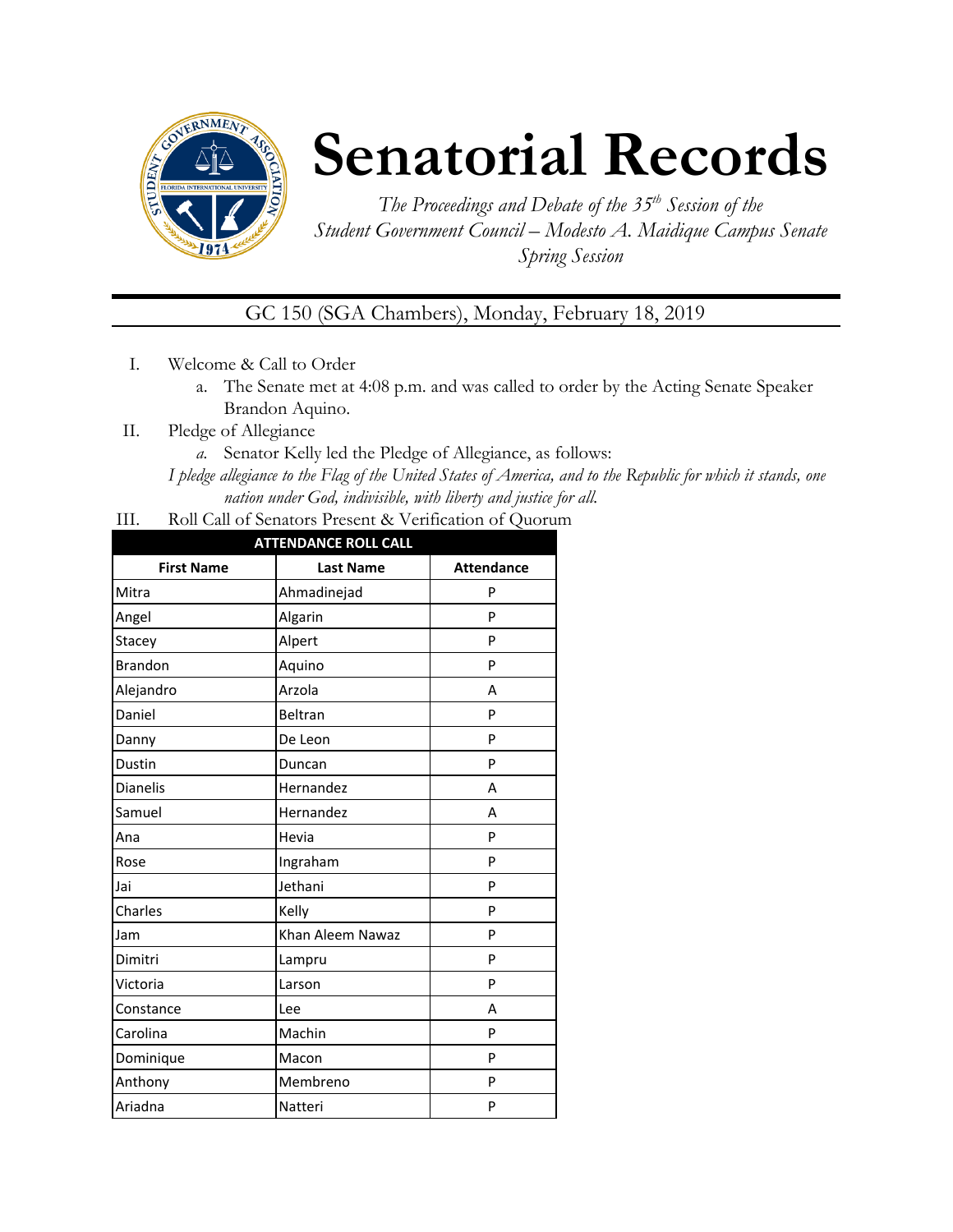| David                   | Nivia         | P                  |
|-------------------------|---------------|--------------------|
| LeChara                 | Pryor         | P                  |
| Amelia                  | Raudales      | P                  |
| Melanie                 | Rodriguez     | А                  |
| Rebecca                 | Sanchez       | А                  |
| Samuel                  | Santos        | P                  |
| Jessica                 | Spencer       | Tardy 4:28PM       |
| Luis                    | Suarez        | Tardy 5:30PM       |
| Bertha                  | Vera          | P                  |
| Leila                   | Zahedi        | P                  |
| <b>VACANT</b>           | <b>VACANT</b> |                    |
| <b>VACANT</b>           | <b>VACANT</b> |                    |
| <b>VACANT</b>           | <b>VACANT</b> |                    |
| <b>VACANT</b>           | <b>VACANT</b> |                    |
| <b>VACANT</b>           | <b>VACANT</b> |                    |
| <b>VACANT</b>           | <b>VACANT</b> |                    |
| <b>SENATE SEATS</b>     | 38            |                    |
| <b>VACANT SEATS</b>     | 6             | <b>QUORUM</b>      |
| <b>SENATORS PRESENT</b> | 26            | <b>ESTABLISHED</b> |
| <b>AMT FOR QUORUM</b>   | 16            |                    |

## **a. Roll was called and Quorum was verified with 26 Senators present.**

- IV. Approval of the Minutes from February  $11<sup>th</sup>$ , 2019
	- a. Senator Larson moves to approve the minutes from February 11th. 2019. Senator Ingraham seconds. Motion passes.
- V. Adoption of the Agenda
	- a. Senator Larson moves to add UR2019.0001 to the agenda. Senator Duncan seconds the motion. Motion passes.
	- b. Senator Larson moves to add SR3514 to the agenda. Senator Ingraham seconds. Motions passes.
	- c. Senator Larson moves to adopt the agenda. Senator Duncan seconds. Motion passes.
- VI. Invited Speakers
	- a. There were none.
- VII. Committee Reports
	- a. Finance Committee
		- i. Last week on Wednesday we had a Finance Committee info session where the goal was for student organizations with questions about the Finance Committee to come and attend unfortunately there were no attendees.
		- ii. We have 4 pending applications
		- iii. Existing Applications:
			- 1. Basketball Club
				- a. The application was submitted on January 26th requesting \$1,700 for the 2019 tournament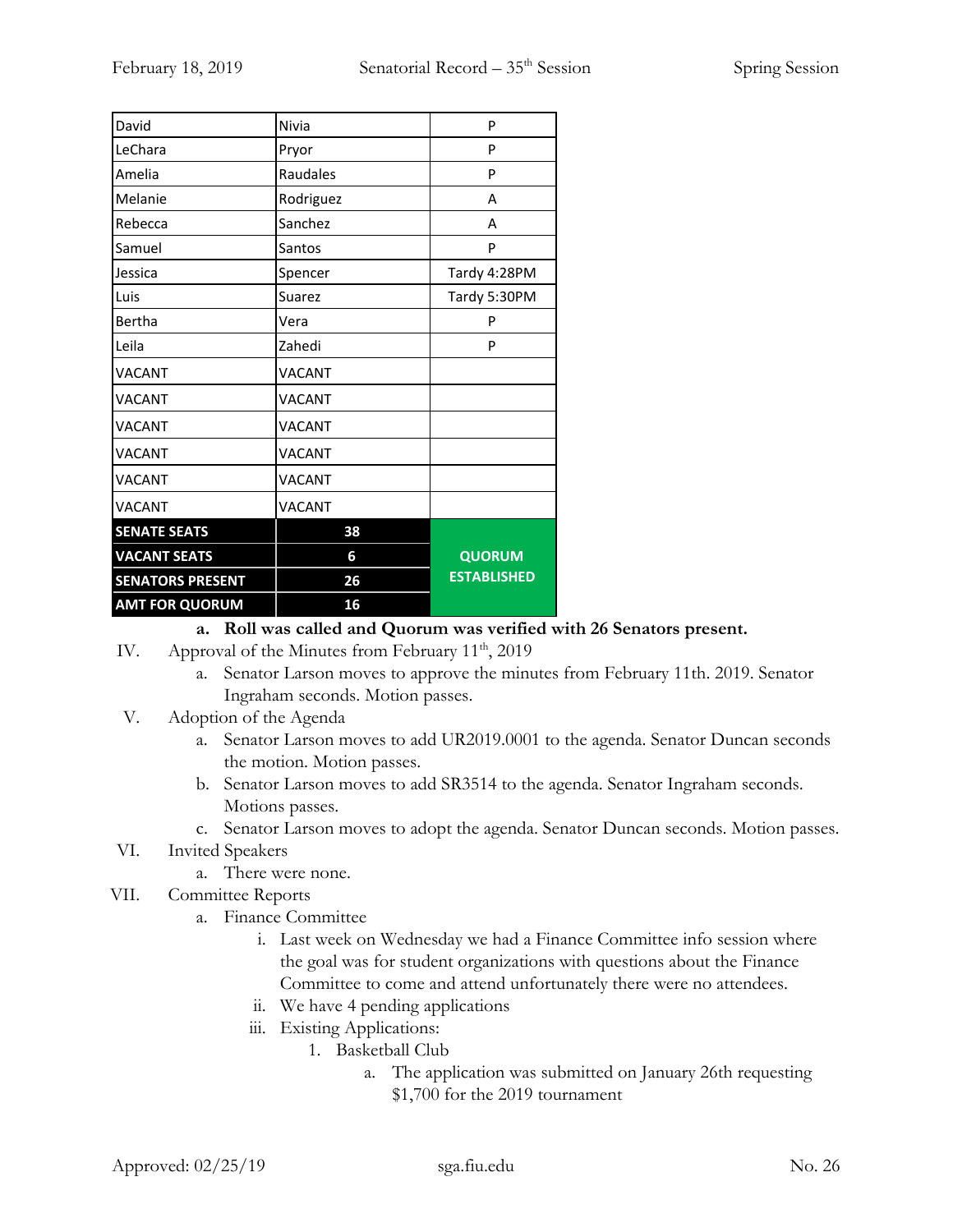season hotel expenses o The application is currently under review by the committee due to a setback with hotel quotes

- 2. Concrete Institute/ Civil Engineering
	- a. The application as submitted on February 4th requesting \$540 for hotel accommodations to the FC&PA Fiber Competition o The application is currently under review as we are requesting more information on the organization before voting
- 3. FBLA Future Business Leaders of America
	- a. The application was submitted on February 6th requesting \$2,200 for the travel of the Future
- 4. Business Leaders of America to the FL State Leadership Conference a. The application is currently under review by the committee
- 5. Mechanical and Materials Engineering
	- a. The application was submitted on February 8th requesting an amount of \$800 for the TMS
- 6. Material Bowl Conference of 2019
- 7. The application is currently under consideration of the committee with a need to consult with CSO about the organization's funding status.
- iv. Approved Applications:
	- 1. FSAE Panther Motorsports
		- a. The application was submitted on January 5th requesting \$6,800 for the FSAE Michigan competition
		- b. The application passed the committee for \$1,500 with a vote of 4-0-0 for hotel expenses in Michigan
		- c. The appropriation for \$1,500 will go through Senate on February 18th, 2019
	- 2. American Society of Civil Engineers
		- a. The application was submitted on January 16th requesting \$8,659 for the ASCE Southeastern competition .
		- b. The application passed the committee with a 3-0-0 vote to allocate \$3,500 to 57 students for hotel accommodations
		- c. The appropriation passed Senate on February 11th
- v. Rejected Applications:
	- 1. Chemistry and Biochemistry
		- a. The application was submitted on February 7th requesting \$1302 for the Biophysical Society Annual Meeting
		- b. The application was rejected due to the request only benefitting one student
- vi. Cancelled Applications:
	- 1. Writing Center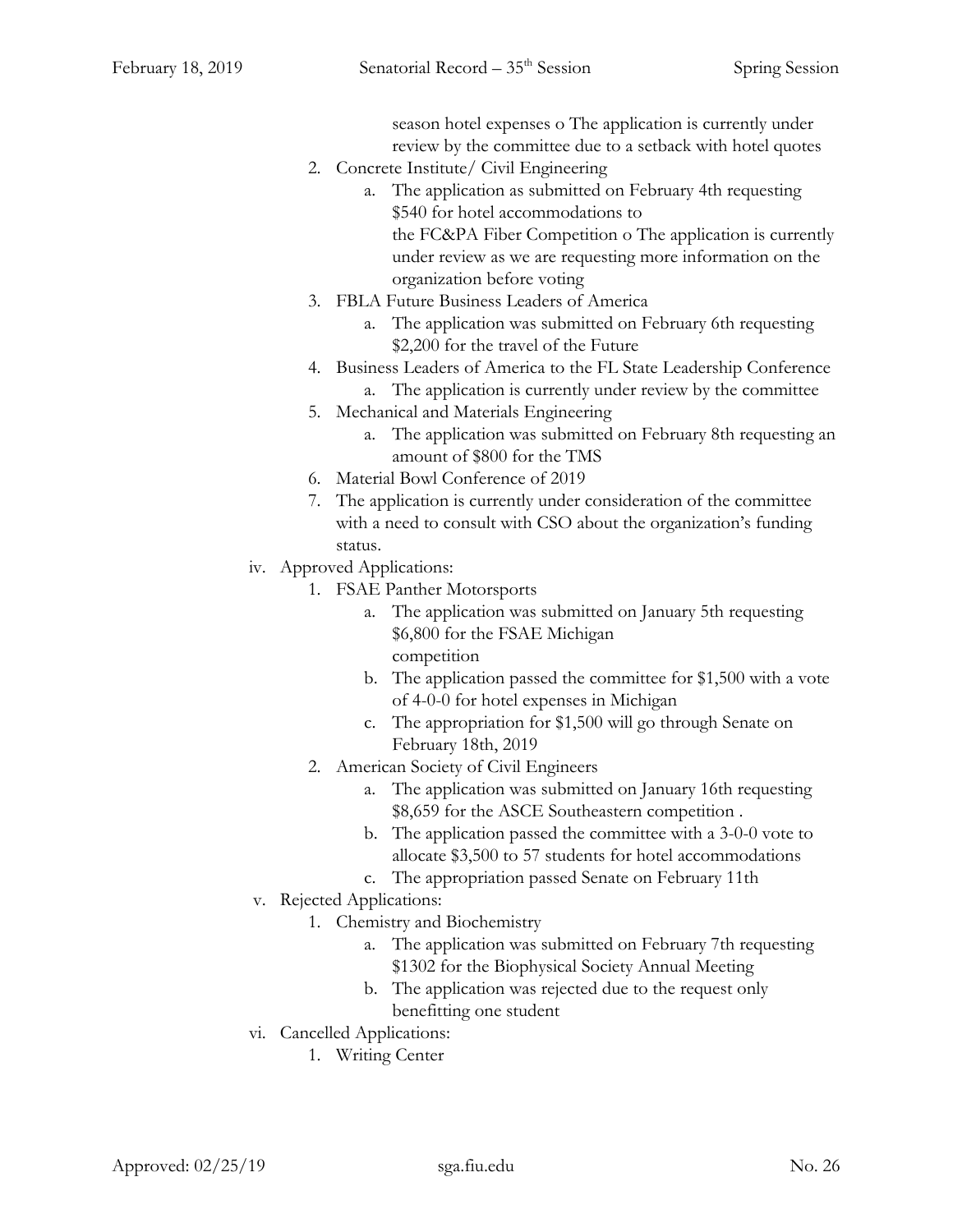- a. The application was submitted on December 20th requesting \$2,000 for the Southeastern Writing Center Association conference
- b. The applicant cancelled the request
- 2. HEARTBeats Acapella
	- a. The appropriation for \$1,633 that passed Senate was cancelled by the applicant as they are no longer attending the competition
- vii. If you have any questions, please contact sga.financecom@gmail.com
- b. Rules, Legislation, and Judiciary Committee
	- i. The election code edits is going through U-Wide on Wednesday
	- ii. Committee meetings on Mondays at 3:30PM
	- iii. If you have any questions, please contact sga.rljcommittee@gmail.com
- c. Operational Review Committee
	- i. Spring Audits Presentation
	- ii. If you have any questions, please contact fiusga.orc@gmail.com

*Point of Personal Privilege for Senator Ingraham at 4:20pm. Returned at 4:22pm*

*Point of Personal Privilege for Senator Khan Aleem Nawaz at 4:21pm. Dismissed .*

- d. Internal Affairs Committee
	- i. If you have any questions, please contact sga.iacommittee@gmail.com
- e. Student Advocacy Committee
	- i. If you have any questions, please contact sga.sacommittee@gmail.com
- f. Graduate and Professional Students Committee
	- i. Grad Scholar event on March 20th
	- ii. Started rejecting travel request for incomplete applications.
	- iii. If you have any questions, please contact GPSC@fiu.edu
- VIII. Executive Board Reports
	- a. Speaker of the Senate Aquino
		- i. If you have any questions, please email sgaspeaker@fiu.edu
	- b. Speaker Pro Tempore Ahmadinejad
		- i. Senate Leadership meeting was today from 1:30-2:30pm
		- ii. If you have any questions, please email sgaprotemp@fiu.edu
	- c. President Rosell
		- i. Met with the Dean of Engineering Campus last week
		- ii. FIU Day is coming up
		- iii. Women in Politics on April 1st
		- iv. Scholarship Banquet for Dean's List Recipient
			- 1. Proposed dates are March 27th and 28th
		- v. If you have any questions, please email sgapres@fiu.edu
	- d. Vice President Hernandez
		- i. Budget Presentation
		- ii. If you have any questions, please email sgavp@fiu.edu

Point of Personal Privilege for Senator Vera at 4:35PM; Returned at 4:40PM

- e. Comptroller Correa
	- i. We had our U-Wide Deliberations last week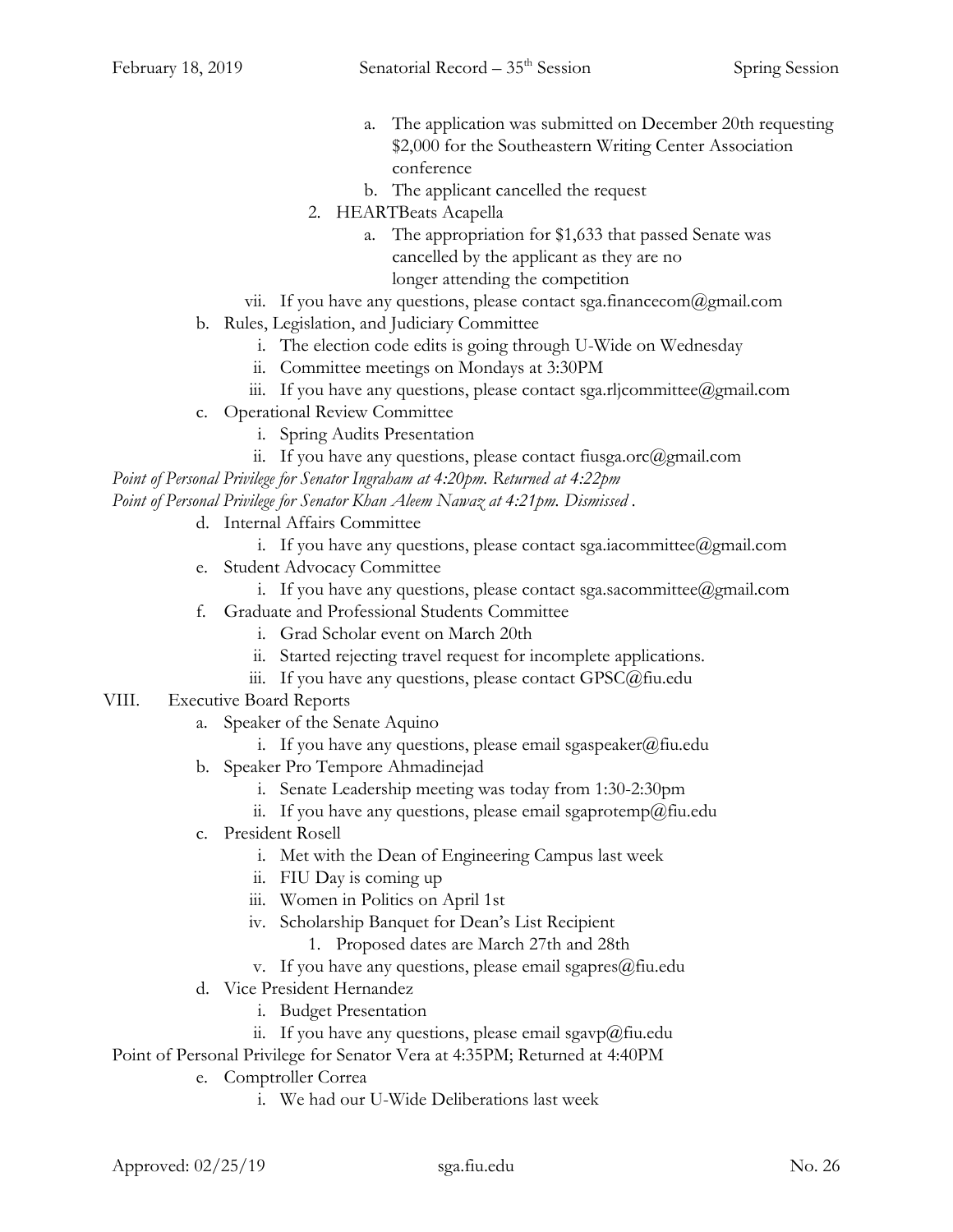- ii. On Wednesday we have MMC Specific Deliberations
- iii. If you have any questions, please email sgacomp@fiu.edu
- f. Chief Justice (VACANT)
	- i. If you have any questions, please email sgajud@fiu.edu
- IX. Special Orders
	- a. There were none.
- X. Vetoed Legislation
	- a. There were none.
- XI. Second Readings
	- a. SA3522—AN APPROPRIATION TO ALLOCATE \$1500 TO PANTHER MOTORSPORTS FOR HOTEL ACCOMMODATIONS AT THE FSAE MICHIGAN COMPETITION
		- i. Senator Ingraham moves to table SA3522. Senator Natteri seconds. Motion passes.
- XII. Unfinished Business
	- a. Housing Senator Vacancy Appointment
		- i. There were no candidates.
	- a. SA3521—AN APPROPRIATION TO ALLOCATE \$450 TO FIU CLUB BASKETBALL FOR AIRBNB ACCOMMODATIONS IN GAINESVILLE, FLORIDA
		- i. Senator Ingraham moves to postpone SA3521 to next meeting. Senator Duncan seconds. Motion passes.
- XIII. New Business
	- a. Chief Justice Applicant Hearings
		- i. Senator Larson moves to postpone the Chief Justice Applicant Hearing till next meeting. Senator Ingraham seconds. Motion fails.
		- ii. Matthew Beck
			- 1. Presentation Period.
		- iii. Nataly de la Osa
			- 1. Not present.
	- b. Confirmation of Elections Board Member #4
		- i. Maria Castillo
			- 1. Presentation Period
			- 2. Question and Answer Period
			- 3. Senator Nivia moves to go into a 5 minute discussion period. Senator Ingraham seconds. Motion passes.
			- 4. Senator Duncan moves to go into voting procedure. Senator Larson seconds. Motion passes.

| VOTE ON CONFIRMATION OF MARIA CASTILLO AS ELECTIONS BOARD MEMBER #4 |                  |                   |      |               |  |
|---------------------------------------------------------------------|------------------|-------------------|------|---------------|--|
| <b>First Name</b>                                                   | <b>Last Name</b> | <b>Attendance</b> | Vote | <b>REASON</b> |  |
| Mitra                                                               | Ahmadinejad      | D                 | ν    |               |  |
| Angel                                                               | Algarin          | D                 |      |               |  |
| Stacey                                                              | Alpert           | D                 | v    |               |  |
| <b>Brandon</b>                                                      | Aguino           | D                 |      |               |  |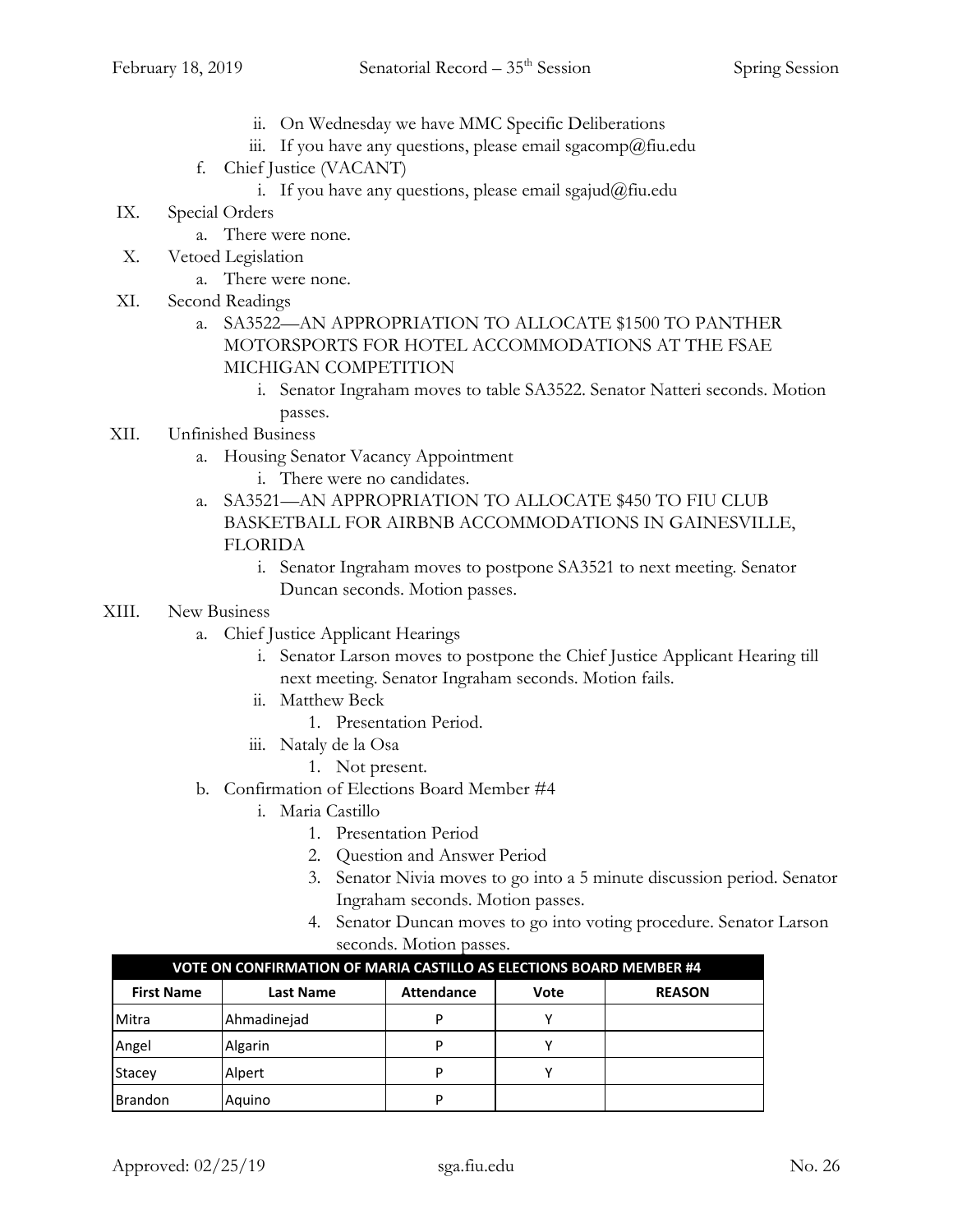| Alejandro     | Arzola                    | Α              |                  |             |
|---------------|---------------------------|----------------|------------------|-------------|
| Daniel        | Beltran                   | P              | Υ                |             |
| Danny         | De Leon                   | P              | Υ                |             |
| Dustin        | Duncan                    | P              | Υ                |             |
| Dianelis      | Hernandez                 | Α              |                  |             |
| Samuel        | Hernandez                 | A              |                  |             |
| Ana           | Hevia                     | P              | Υ                |             |
| Rose          | Ingraham                  | P              | Υ                |             |
| Jai           | Jethani                   | P              | Υ                |             |
| Charles       | Kelly                     | P              | Υ                |             |
| Jam           | Khan Aleem Nawaz          | Α              |                  |             |
| Dimitri       | Lampru                    | P              | Υ                |             |
| Victoria      | Larson                    | P              | Υ                |             |
| Constance     | Lee                       | A              |                  |             |
| Carolina      | Machin                    | P              | Υ                |             |
| Dominique     | Macon                     | P              | Υ                |             |
| Anthony       | Membreno                  | P              |                  |             |
| Ariadna       | Natteri                   | P              | Υ                |             |
| David         | Nivia                     | P              | Υ                |             |
| LeChara       | Pryor                     | P              | Υ                |             |
| Amelia        | Raudales                  | P              | Υ                |             |
| Melanie       | Rodriguez                 | A              |                  |             |
| Rebecca       | Sanchez                   | Α              |                  |             |
| Samuel        | Santos                    | P              | Υ                |             |
| Jessica       | Spencer                   | P              | Υ                |             |
| Luis          | Suarez                    | Α              |                  |             |
| Bertha        | Vera                      | P              | Υ                |             |
| Leila         | Zahedi                    | P              | Υ                |             |
| <b>VACANT</b> | <b>VACANT</b>             |                |                  |             |
| <b>VACANT</b> | <b>VACANT</b>             |                |                  |             |
| <b>VACANT</b> | VACANT                    |                |                  |             |
| <b>VACANT</b> | <b>VACANT</b>             |                |                  |             |
| <b>VACANT</b> | <b>VACANT</b>             |                |                  |             |
| <b>VACANT</b> | <b>VACANT</b>             |                |                  |             |
|               |                           | YAY            | 22               |             |
|               | <b>QUORUM ESTABLISHED</b> | <b>NAY</b>     | $\boldsymbol{0}$ | <b>PASS</b> |
|               |                           | <b>ABSTAIN</b> | $\boldsymbol{0}$ |             |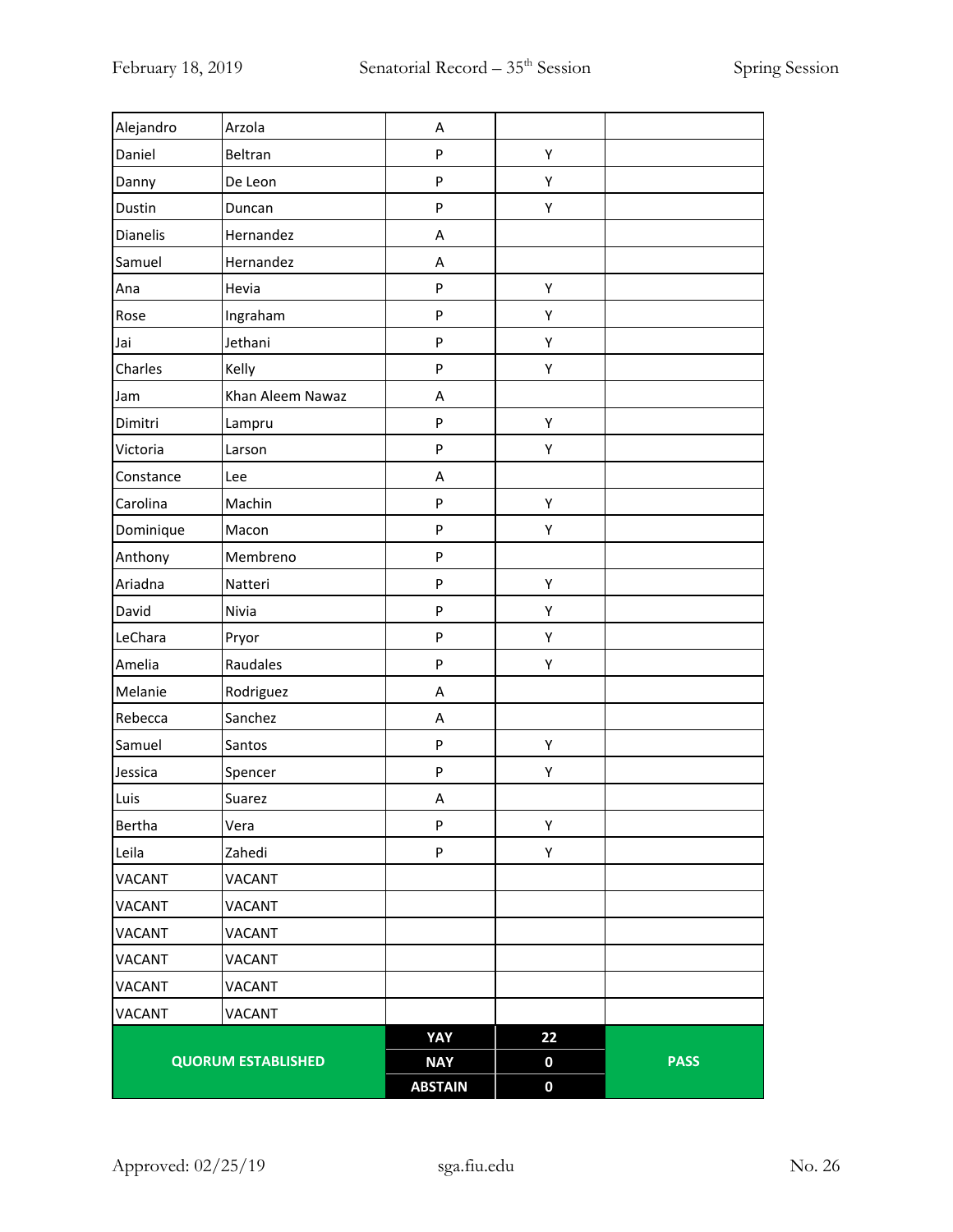# **5. Maria Castillo Confirmed as Elections Board Member #4**

*Point of Personal Privilege for Senator Membreno at 5:02PM. Dismissed.*

*Point of Personal Privilege for Senator Algarin at 5:10PM. Returned at 5:12PM*

*Point of Personal Privilege for Senator Duncan at 5:12PM. Returned at 5:17PM*

*Point of Personal Privilege for Senator Lampru at 5:12PM; Returned at 5:17PM*

- c. Confirmation of Elections Board Member #5
	- i. Hiba Khalil
		- 1. Presentation
		- 2. Question and Answer Period
			- a. Senator Algarin moves to close question and answer period. Senator Nivia seconds. Motion passes.
		- 3. Senator Ingraham moves to go into voting procedure. Senator Larson seconds. Motion passes.

| VOTE ON CONFIRMATION FOR HIBA KHALIL AS ELECTIONS BOARD MEMBER #5 |                  |                   |      |                |
|-------------------------------------------------------------------|------------------|-------------------|------|----------------|
| <b>First Name</b>                                                 | <b>Last Name</b> | <b>Attendance</b> | Vote | <b>REASON</b>  |
| Mitra                                                             | Ahmadinejad      | P                 | Υ    |                |
| Angel                                                             | Algarin          | P                 | Υ    |                |
| Stacey                                                            | Alpert           | P                 | Υ    |                |
|                                                                   |                  |                   |      | I am a Student |
| <b>Brandon</b>                                                    | Aquino           | P                 | A    | Ambassador     |
| Alejandro                                                         | Arzola           | A                 |      |                |
| Daniel                                                            | Beltran          | P                 | Υ    |                |
| Danny                                                             | De Leon          | P                 | Υ    |                |
| Dustin                                                            | Duncan           | P                 |      | Not present.   |
| <b>Dianelis</b>                                                   | Hernandez        | A                 |      |                |
| Samuel                                                            | Hernandez        | A                 |      |                |
| Ana                                                               | Hevia            | P                 | Y    |                |
| Rose                                                              | Ingraham         | P                 | Υ    |                |
| Jai                                                               | Jethani          | P                 | Υ    |                |
| Charles                                                           | Kelly            | P                 | Υ    |                |
| Jam                                                               | Khan Aleem Nawaz | A                 |      |                |
| Dimitri                                                           | Lampru           | P                 |      | Not present.   |
| Victoria                                                          | Larson           | P                 | Υ    |                |
| Constance                                                         | Lee              | A                 |      |                |
| Carolina                                                          | Machin           | P                 | Υ    |                |
| Dominique                                                         | Macon            | P                 | Υ    |                |
| Anthony                                                           | Membreno         | A                 |      |                |
| Ariadna                                                           | Natteri          | P                 | Υ    |                |
| David                                                             | Nivia            | P                 | Υ    |                |
| LeChara                                                           | Pryor            | P                 | Υ    |                |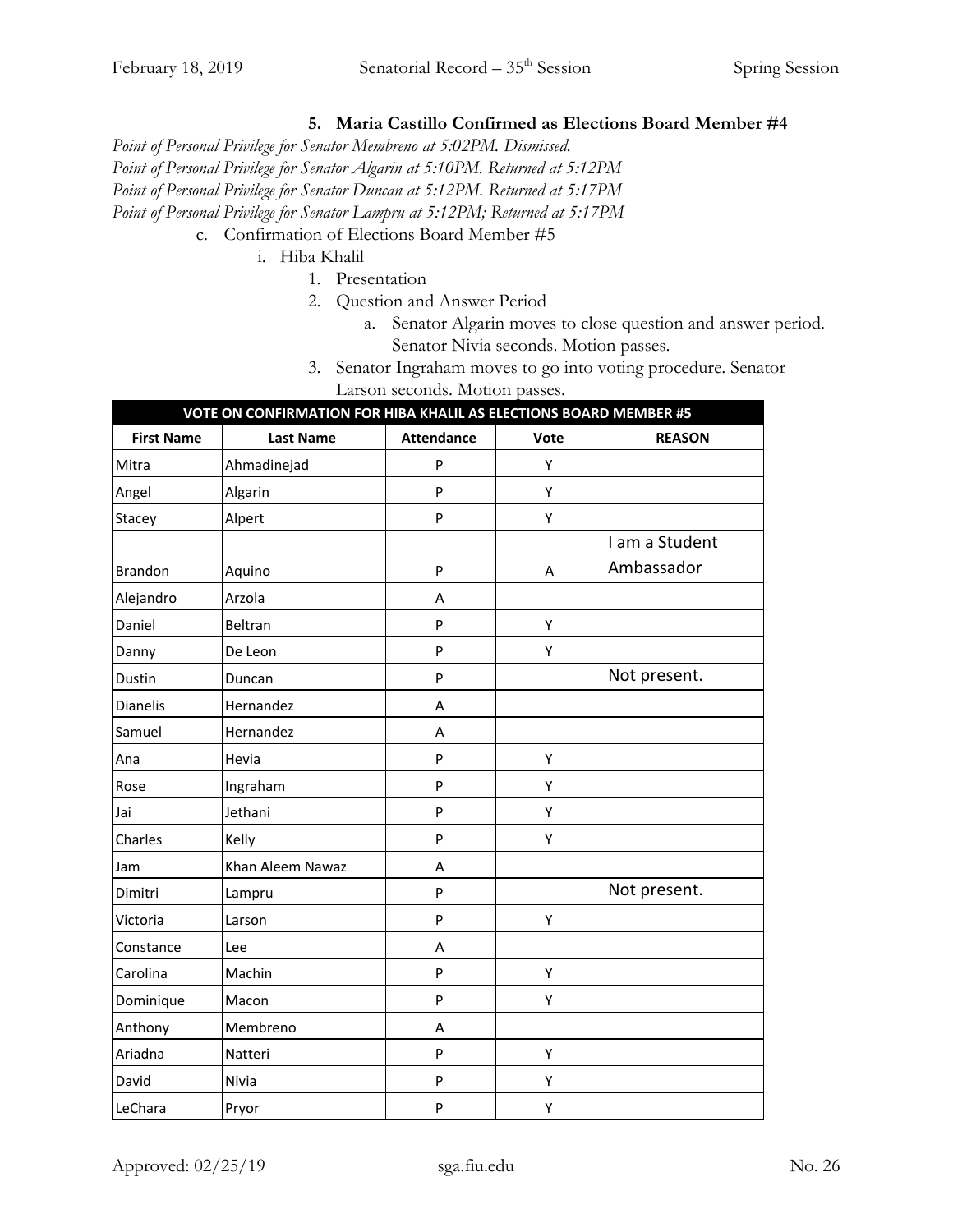| Amelia                    | Raudales      | P              | Υ            |             |
|---------------------------|---------------|----------------|--------------|-------------|
| Melanie                   | Rodriguez     | Α              |              |             |
| Rebecca                   | Sanchez       | A              |              |             |
| Samuel                    | Santos        | P              | Υ            |             |
| Jessica                   | Spencer       | P              | Υ            |             |
| Luis                      | Suarez        | A              |              |             |
| Bertha                    | Vera          | P              | Υ            |             |
| Leila                     | Zahedi        | P              | Υ            |             |
| <b>VACANT</b>             | <b>VACANT</b> |                |              |             |
| <b>VACANT</b>             | VACANT        |                |              |             |
| <b>VACANT</b>             | <b>VACANT</b> |                |              |             |
| <b>VACANT</b>             | <b>VACANT</b> |                |              |             |
| <b>VACANT</b>             | <b>VACANT</b> |                |              |             |
| <b>VACANT</b>             | VACANT        |                |              |             |
|                           |               | YAY            | 20           |             |
| <b>QUORUM ESTABLISHED</b> |               | <b>NAY</b>     | $\mathbf 0$  | <b>PASS</b> |
|                           |               | <b>ABSTAIN</b> | $\mathbf{1}$ |             |

**4. Hiba Khalil confirmed as Elections Board Member #5**

*Point of Personal Privilege for Senator Larson at 5:17PM; Returned at 5:19PM*

- d. CASE Senator Vacancy Appointment
	- i. Geisel Dieguez
		- 1. Not present.
	- ii. Jian Michah de Jesus
		- 1. Not present.
- e. Lower Division Senator Vacancy Appointment
	- i. There were none.
- f. CNHS Senator Vacancy Appointment
	- i. Maria Montero
		- 1. Not present.
- g. UR2019.0001—In support of the reduction of fees for the Golden Panther Express Shuttle
	- i. Presentation
	- ii. Question and Answer Period
		- 1. Larson moves to extend question and answer period by 5 minutes. Senator Natteri seconds. Motion passes.
	- iii. Senator Larson moves to bypass second reading. Senator Kelly seconds. Motion passes.
	- iv. Senator Larson moves to go into voting procedure. Senator Natteri seconds. Motion passes.

| VOTE ON APPROVAL OF UR2019.0001 |           |            |      |               |
|---------------------------------|-----------|------------|------|---------------|
| First Name                      | Last Name | Attendance | Vote | <b>REASON</b> |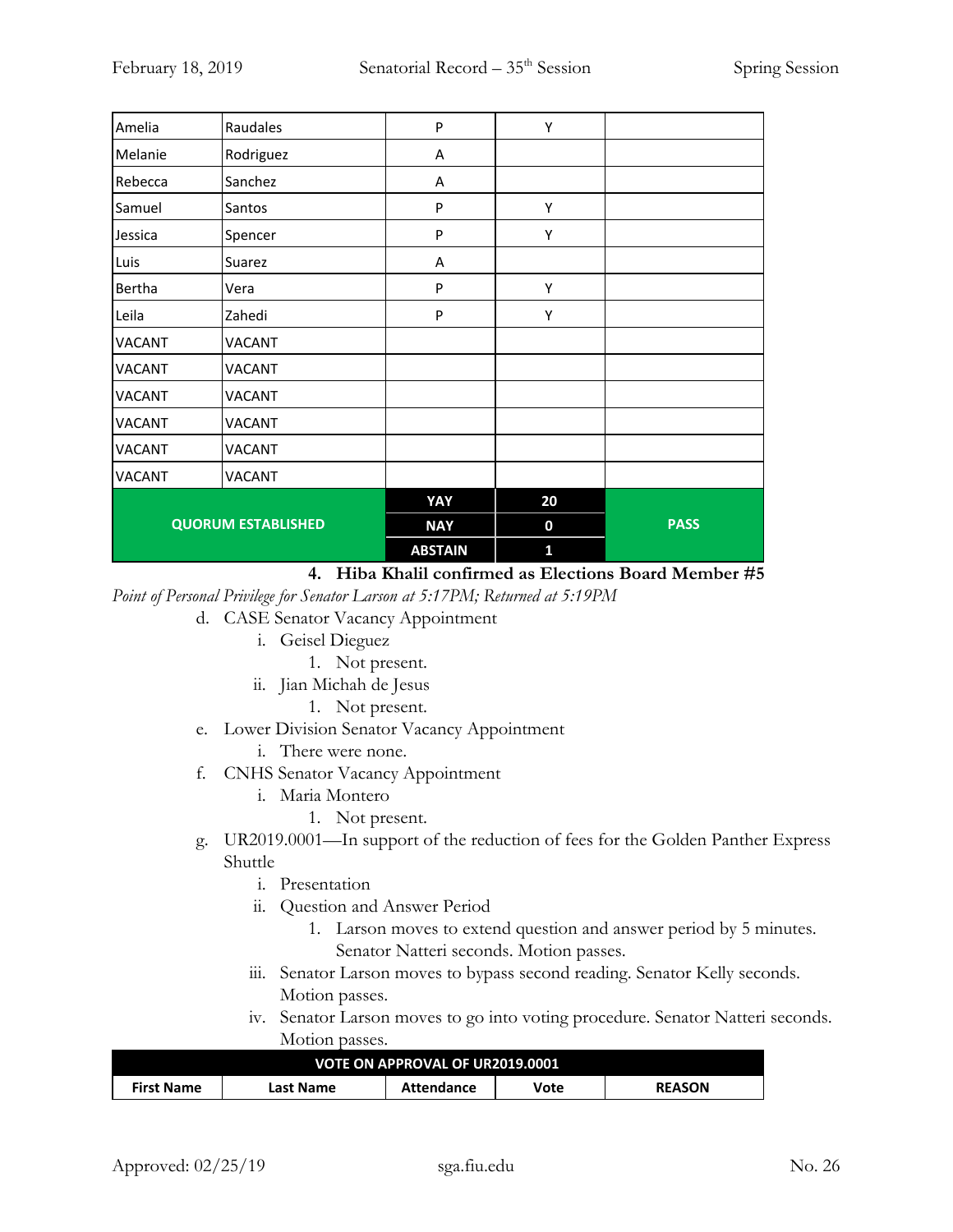| Mitra         | Ahmadinejad      | P         | Υ |  |
|---------------|------------------|-----------|---|--|
| Angel         | Algarin          | ${\sf P}$ | Υ |  |
| Stacey        | Alpert           | P         | Υ |  |
| Brandon       | Aquino           | P         | Υ |  |
| Alejandro     | Arzola           | Α         |   |  |
| Daniel        | Beltran          | P         | Υ |  |
| Danny         | De Leon          | P         | Υ |  |
| Dustin        | Duncan           | P         | Υ |  |
| Dianelis      | Hernandez        | Α         |   |  |
| Samuel        | Hernandez        | Α         |   |  |
| Ana           | Hevia            | ${\sf P}$ | Υ |  |
| Rose          | Ingraham         | P         | Υ |  |
| Jai           | Jethani          | P         | Υ |  |
| Charles       | Kelly            | P         | Υ |  |
| Jam           | Khan Aleem Nawaz | A         |   |  |
| Dimitri       | Lampru           | P         | Υ |  |
| Victoria      | Larson           | P         | Υ |  |
| Constance     | Lee              | Α         |   |  |
| Carolina      | Machin           | P         | Υ |  |
| Dominique     | Macon            | P         | Υ |  |
| Anthony       | Membreno         | Α         |   |  |
| Ariadna       | Natteri          | ${\sf P}$ | Υ |  |
| David         | Nivia            | P         | Υ |  |
| LeChara       | Pryor            | P         | Υ |  |
| Amelia        | Raudales         | P         | Υ |  |
| Melanie       | Rodriguez        | A         |   |  |
| Rebecca       | Sanchez          | A         |   |  |
| Samuel        | Santos           | P         | Υ |  |
| Jessica       | Spencer          | P         | Υ |  |
| Luis          | Suarez           | P         |   |  |
| Bertha        | Vera             | P         | N |  |
| Leila         | Zahedi           | P         | Υ |  |
| <b>VACANT</b> | VACANT           |           |   |  |
| VACANT        | VACANT           |           |   |  |
| VACANT        | VACANT           |           |   |  |
| VACANT        | VACANT           |           |   |  |
| VACANT        | VACANT           |           |   |  |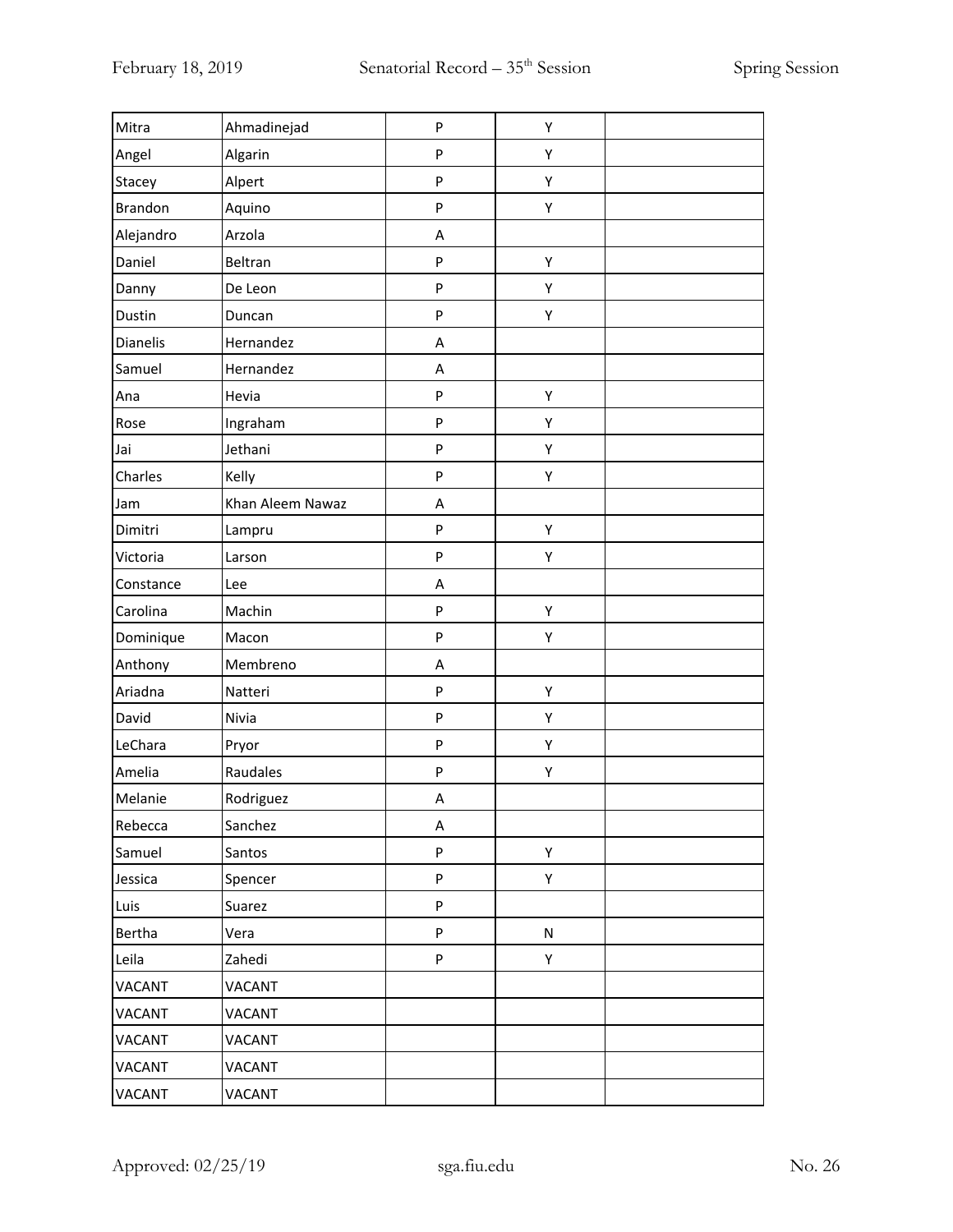| <b>VACANT</b><br><b>VACANT</b> |  |                |    |             |
|--------------------------------|--|----------------|----|-------------|
| <b>QUORUM ESTABLISHED</b>      |  | YAY            | 22 |             |
|                                |  | <b>NAY</b>     |    | <b>PASS</b> |
|                                |  | <b>ABSTAIN</b> |    |             |

#### **1. UR2019.0001 APPROVED.**

h. Senator Kelly takes from the table SA3522. Senator Ingraham seconds. Motion passes.

i. SA3522—AN APPROPRIATION TO ALLOCATE \$1500 TO PANTHER MOTORSPORTS FOR HOTEL ACCOMMODATIONS AT THE FSAE MICHIGAN COMPETITION

- i. Presentation Period 2nd Reading
- ii. Question and Answer Period
	- 1. The Chair grants speaking privileges to the 3 students of Panther Motorsports for 5 minutes.
	- 2. Senator Larson moves to go into voting procedure. Senator Natteri seconds. Motion passes.

| <b>VOTE ON APPROVAL OF SA3522</b> |                  |                   |      |               |  |
|-----------------------------------|------------------|-------------------|------|---------------|--|
| <b>First Name</b>                 | <b>Last Name</b> | <b>Attendance</b> | Vote | <b>REASON</b> |  |
| Mitra                             | Ahmadinejad      | P                 | Υ    |               |  |
| Angel                             | Algarin          | P                 | Υ    |               |  |
| Stacey                            | Alpert           | P                 | Υ    |               |  |
| <b>Brandon</b>                    | Aquino           | P                 | Υ    |               |  |
| Alejandro                         | Arzola           | A                 |      |               |  |
| Daniel                            | Beltran          | P                 | Υ    |               |  |
| Danny                             | De Leon          | P                 | Υ    |               |  |
| Dustin                            | Duncan           | P                 | Υ    |               |  |
| Dianelis                          | Hernandez        | A                 |      |               |  |
| Samuel                            | Hernandez        | A                 |      |               |  |
| Ana                               | Hevia            | P                 | Υ    |               |  |
| Rose                              | Ingraham         | P                 | Υ    |               |  |
| Jai                               | Jethani          | P                 | Υ    |               |  |
| Charles                           | Kelly            | P                 | Υ    |               |  |
| Jam                               | Khan Aleem Nawaz | P                 |      |               |  |
| Dimitri                           | Lampru           | $\mathsf{P}$      | Υ    |               |  |
| Victoria                          | Larson           | P                 | Υ    |               |  |
| Constance                         | Lee              | A                 |      |               |  |
| Carolina                          | Machin           | P                 | Υ    |               |  |
| Dominique                         | Macon            | P                 | Υ    |               |  |
| Anthony                           | Membreno         | Α                 |      |               |  |
| Ariadna                           | Natteri          | P                 | Υ    |               |  |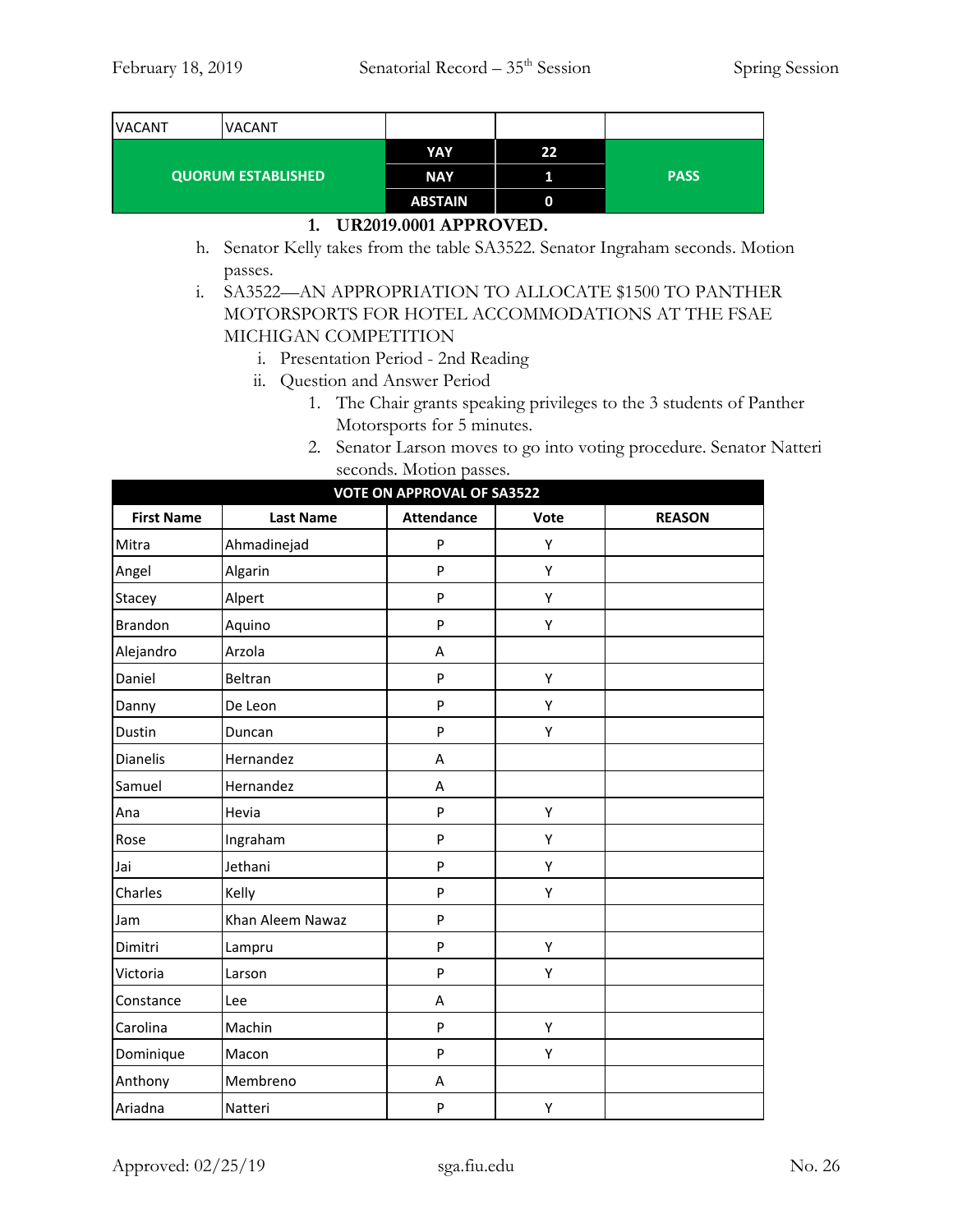| David                     | Nivia         | P              | Υ         |             |
|---------------------------|---------------|----------------|-----------|-------------|
| LeChara                   | Pryor         | ${\sf P}$      | Υ         |             |
| Amelia                    | Raudales      | P              | Υ         |             |
| Melanie                   | Rodriguez     | Α              |           |             |
| Rebecca                   | Sanchez       | Α              |           |             |
| Samuel                    | Santos        | P              | Υ         |             |
| Jessica                   | Spencer       | P              |           |             |
| Luis                      | Suarez        | P              | Υ         |             |
| Bertha                    | Vera          | P              | Υ         |             |
| Leila                     | Zahedi        | P              |           |             |
| <b>VACANT</b>             | VACANT        |                |           |             |
| <b>VACANT</b>             | <b>VACANT</b> |                |           |             |
| <b>VACANT</b>             | VACANT        |                |           |             |
| <b>VACANT</b>             | VACANT        |                |           |             |
| <b>VACANT</b>             | <b>VACANT</b> |                |           |             |
| <b>VACANT</b>             | VACANT        |                |           |             |
|                           |               | YAY            | 22        |             |
| <b>QUORUM ESTABLISHED</b> |               | <b>NAY</b>     | $\pmb{0}$ | <b>PASS</b> |
|                           |               | <b>ABSTAIN</b> | 0         |             |

## **3. SA3522 APPROVED.**

*Point of Personal Privilege for Senator Spencer at 5:37PM. Returned at 5:40PM*

- j. SR3514—A RESOLUTION TO SUPPORT THE HIV PREVENTION AND CARE TRAINING AMONG STUDENT HEALTH CENTER CARE PROVIDERS
	- i. Senator Algarin moves to postpone SR3514 to next senate meeting. Senator Larson seconds. Motion passes.
- k. Senator Natteri moves to summon the Secretary of External Relations. Senator Ingraham seconds. Motion passes.

## XIV. Advisor Report

- a. No report.
- b. If you have any questions, please email mimcast@fiu.edu
- XV. Public Forum
	- a. There was none.
- XVI. Senate Forum
	- a. Discussion on the composition of the Finance Committee.
- XVII. Announcements
	- a. Operational Review meeting after senate
	- b. BBC President: SGA-BBC is having SGA week
		- i. Luncheon with DRC students.
		- ii. Wellness Warriors Workshop for Financial literacy.
		- iii. Culture Corner- Highlighting the Chinese culture this Thursday.